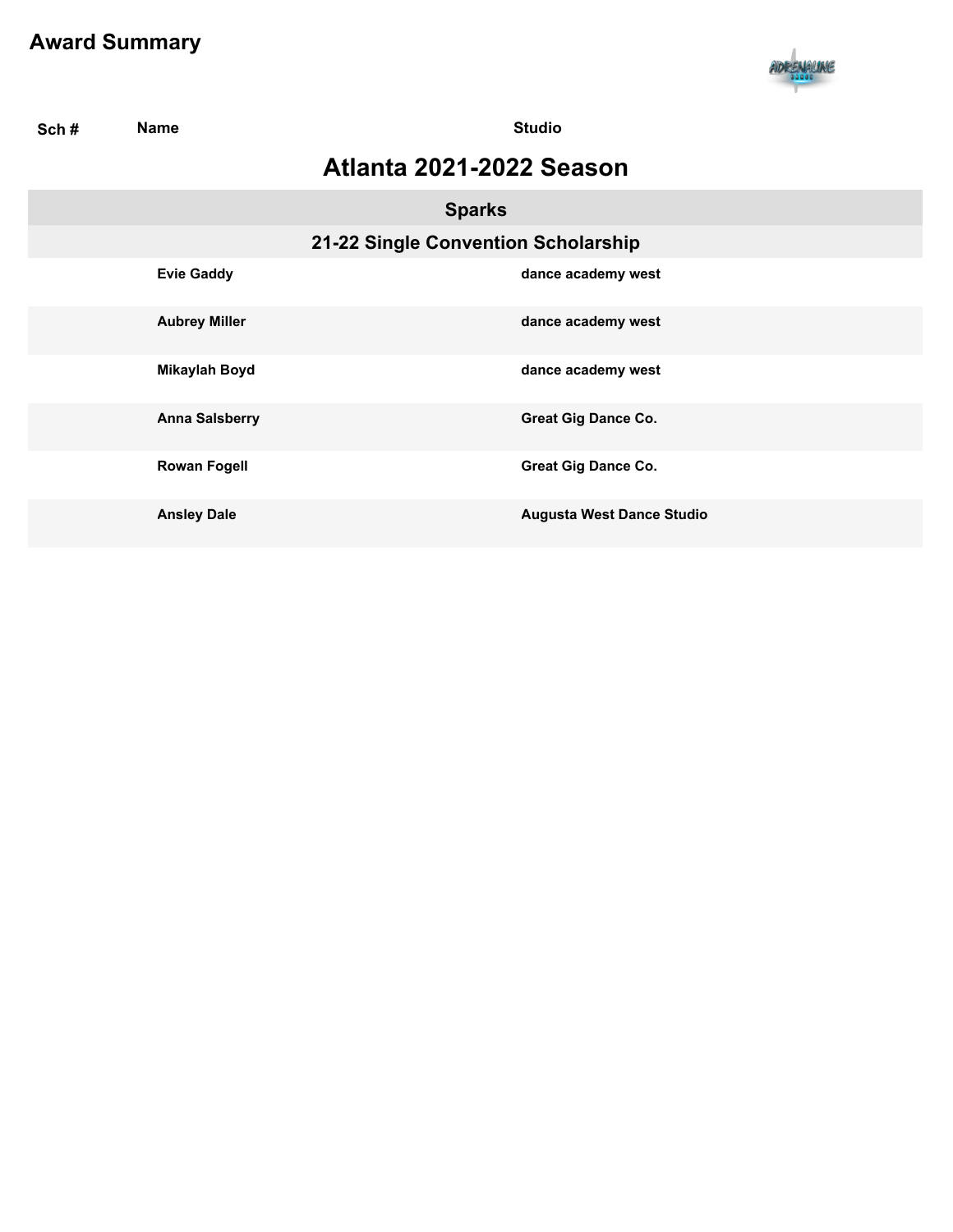

| Sch# | <b>Name</b>            | <b>Studio</b>                        |
|------|------------------------|--------------------------------------|
|      |                        | Atlanta 2021-2022 Season             |
|      |                        | <b>Mini</b>                          |
|      |                        | 21-22 Single Convention Scholarship  |
| 8    | <b>Abbie Hyacinthe</b> | dance academy west                   |
| 22   | <b>Taiz Gonzalez</b>   | <b>Rhythm Dance Center</b>           |
| 24   | <b>Jadeyn Stokes</b>   | <b>Driven Dance Company</b>          |
| 26   | <b>Pyper Kendrick</b>  | <b>Driven Dance Company</b>          |
| 39   | <b>Aiden Wilber</b>    | <b>Great Gig Dance Co.</b>           |
| 46   | <b>Karlo Lee</b>       | Be Dance with ms reggy               |
| 64   | Isabella Campbell-Diaz | <b>Dance Productions - The Remix</b> |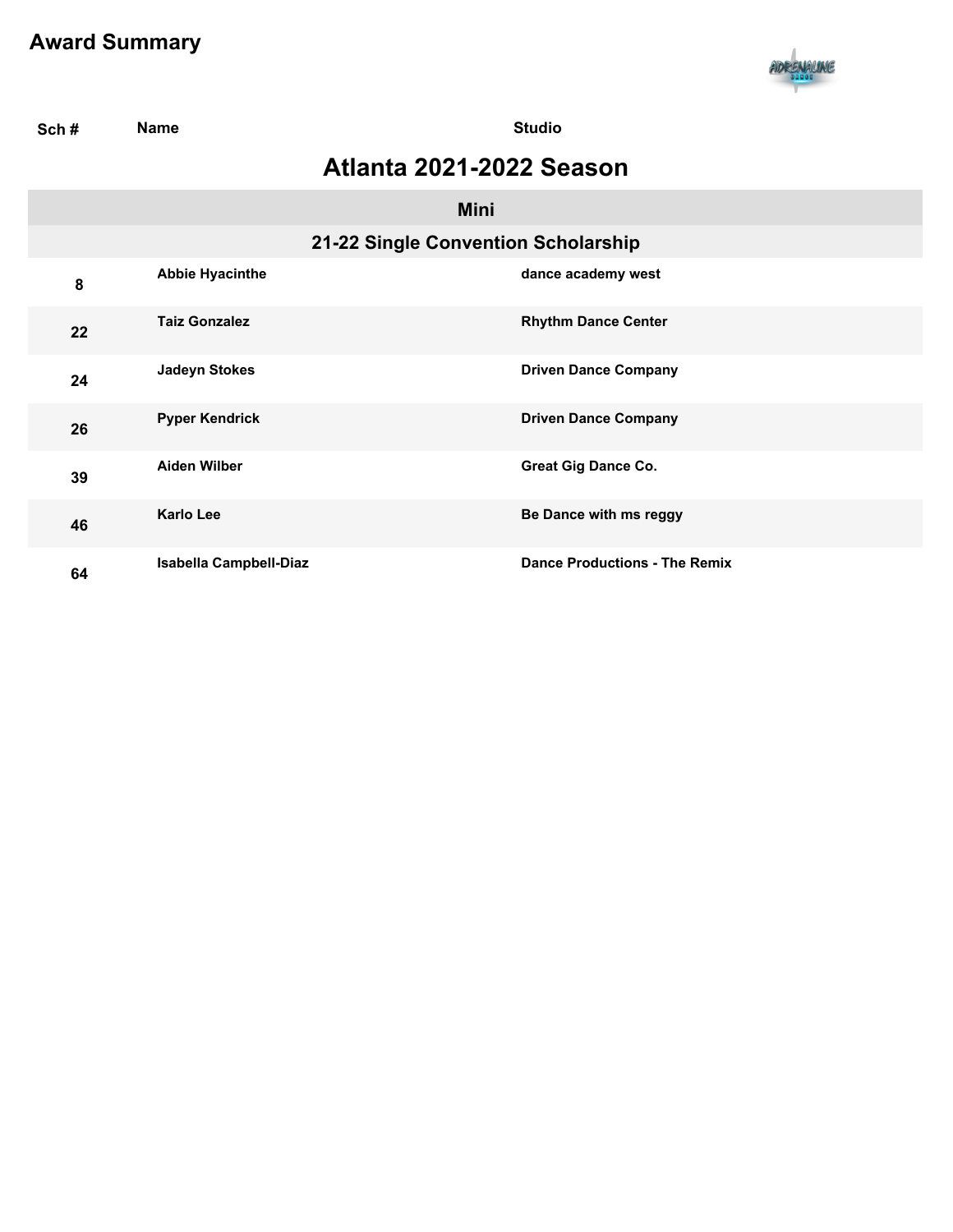

| Sch# | <b>Name</b>           | <b>Studio</b>                       |  |
|------|-----------------------|-------------------------------------|--|
|      |                       | Atlanta 2021-2022 Season            |  |
|      |                       | <b>Junior</b>                       |  |
|      |                       | 21-22 Single Convention Scholarship |  |
| 109  | <b>Lily Bodmer</b>    | <b>Great Gig Dance Co.</b>          |  |
| 120  | <b>Josie Nelson</b>   | <b>Rhythm Dance Center</b>          |  |
| 123  | <b>Mallory Kowall</b> | <b>Rhythm Dance Center</b>          |  |
| 135  | <b>Bella Ayala</b>    | dance academy west                  |  |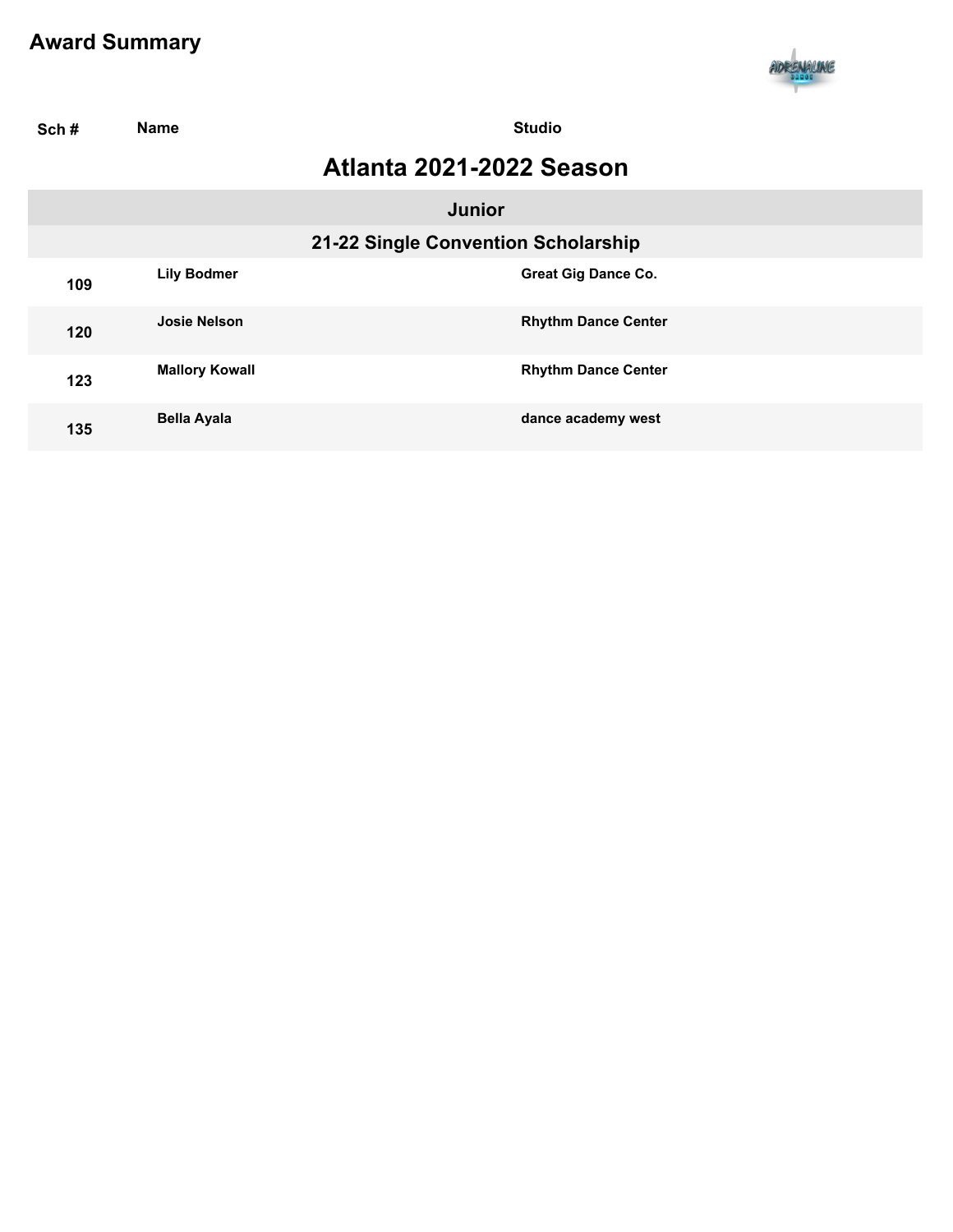

| Sch# | <b>Name</b>                         | <b>Studio</b>                     |
|------|-------------------------------------|-----------------------------------|
|      | Atlanta 2021-2022 Season            |                                   |
|      | <b>Teen</b>                         |                                   |
|      | 21-22 Single Convention Scholarship |                                   |
| 295  | <b>Taylor Gammill</b>               | dance academy west                |
| 284  | Tomi Oladeji                        | <b>Dancefx Atlanta</b>            |
| 264  | Siena Avolio                        | <b>Dancefx Athens</b>             |
| 255  | <b>Willow Sabani</b>                | <b>Integrity 360 Dance Center</b> |
| 237  | Valentina Oshaughnessy              | Be Dance with ms reggy            |
| 230  | Lyla Hoye                           | <b>Rhythm Dance Center</b>        |
| 221  | <b>Morgan Moore</b>                 | <b>Fancy Dancer</b>               |
| 209  | <b>Amelia Hawks</b>                 | <b>Dancefx Athens</b>             |
| 206  | <b>Tanasia Barnette</b>             | <b>Rhythm Dance Center</b>        |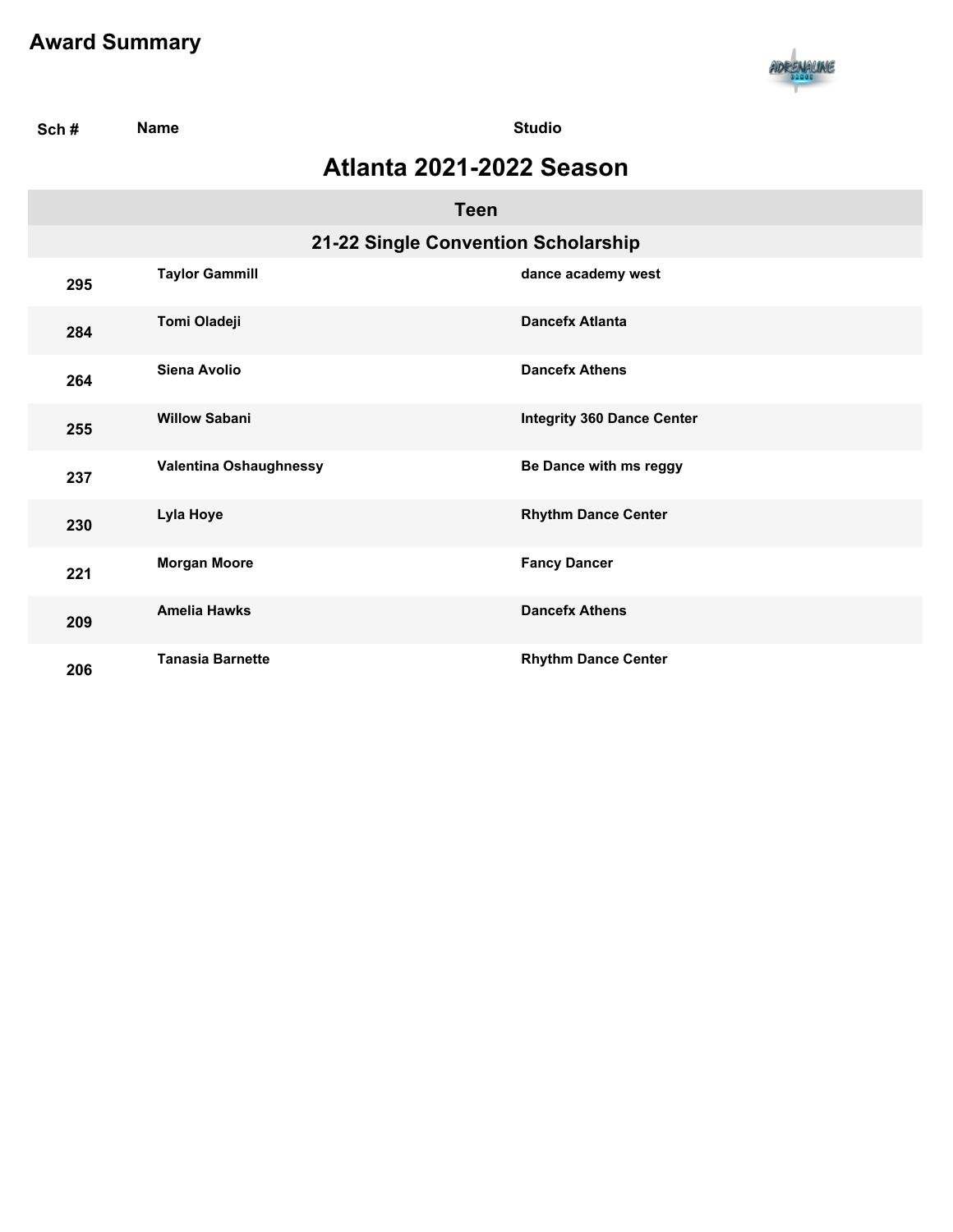

| Sch# | <b>Name</b>                         | <b>Studio</b>            |  |  |
|------|-------------------------------------|--------------------------|--|--|
|      |                                     | Atlanta 2021-2022 Season |  |  |
|      |                                     | <b>Senior</b>            |  |  |
|      | 21-22 Single Convention Scholarship |                          |  |  |
| 353  | <b>Gracie Garrett</b>               | <b>Dancefx Athens</b>    |  |  |
| 364  | <b>Mia Dixon</b>                    | <b>Dancefx Athens</b>    |  |  |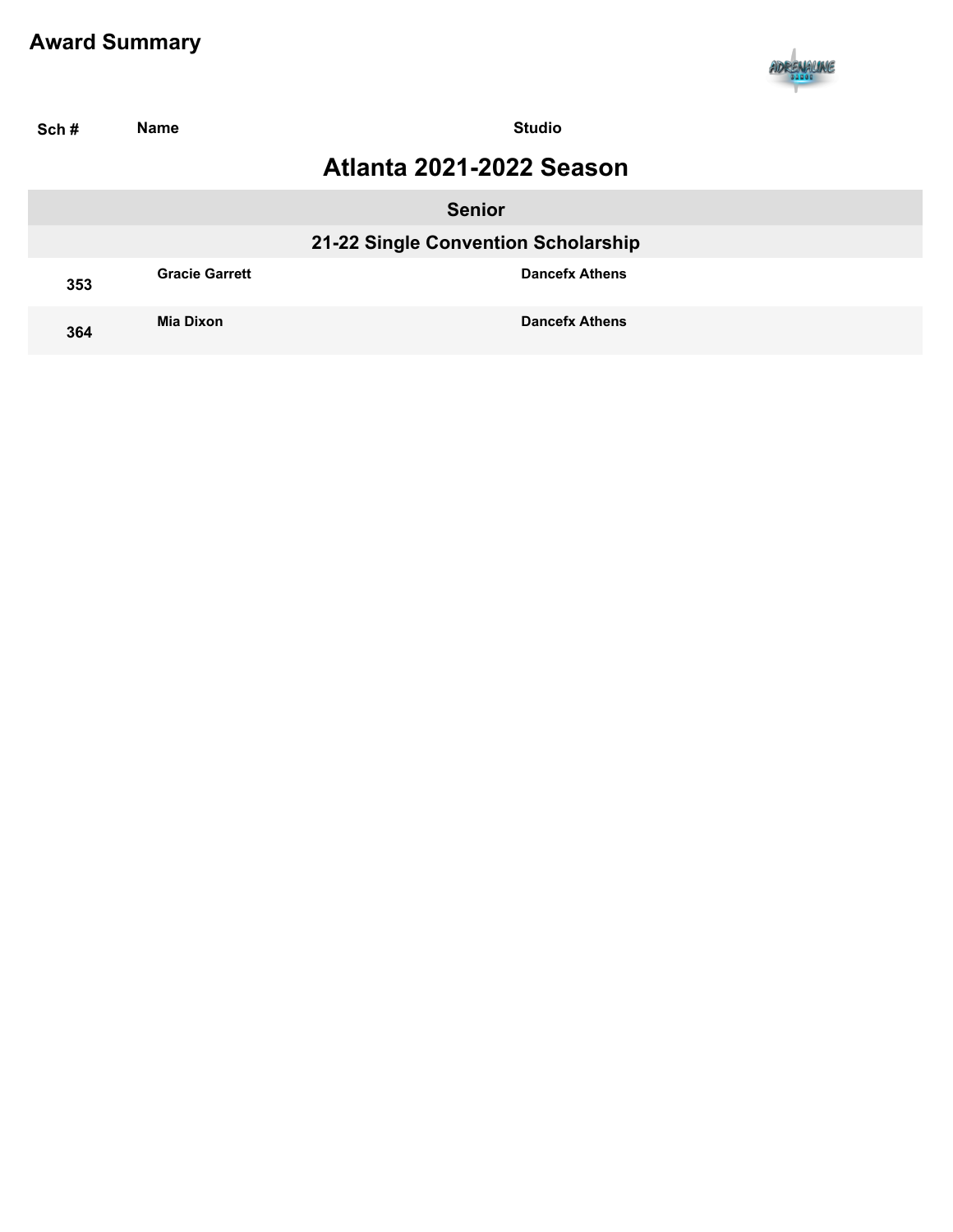

| Sch# | <b>Name</b>                  | <b>Studio</b>                    |
|------|------------------------------|----------------------------------|
|      | Atlanta 2021-2022 Season     |                                  |
|      | <b>Mini</b>                  |                                  |
|      | 21-22 Honored Dancer Nominee |                                  |
| 6    | <b>Collins Rhodes</b>        | <b>Augusta West Dance Studio</b> |
| 14   | <b>Hazel Gaddy</b>           | dance academy west               |
| 17   | <b>Hannah Bodmer</b>         | <b>Great Gig Dance Co.</b>       |
| 25   | <b>Bellamy Harmon</b>        | <b>Augusta West Dance Studio</b> |
| 27   | <b>Addie Chivers</b>         | <b>Augusta West Dance Studio</b> |
| 30   | <b>Quinn Shealy</b>          | Augusta West Dance Studio        |
| 33   | <b>Isabella Jimenez</b>      | Jazzgoba Dance Company           |
| 37   | <b>Elena Contreras</b>       | Jazzgoba Dance Company           |
| 38   | <b>Blysse Cardenas</b>       | <b>Augusta West Dance Studio</b> |
| 40   | <b>Addison Jones</b>         | <b>Augusta West Dance Studio</b> |
| 44   | <b>Mya Combs</b>             | <b>Great Gig Dance Co.</b>       |
| 45   | <b>Khloe Jenkins</b>         | <b>Rhythm Dance Center</b>       |
| 48   | <b>Kyah Leason</b>           | dance academy west               |
| 51   | Valentina Acuna              | Jazzgoba Dance Company           |
| 55   | <b>Paisley Campbell</b>      | <b>Driven Dance Company</b>      |
| 61   | <b>Kyleigh Edwards</b>       | <b>Driven Dance Company</b>      |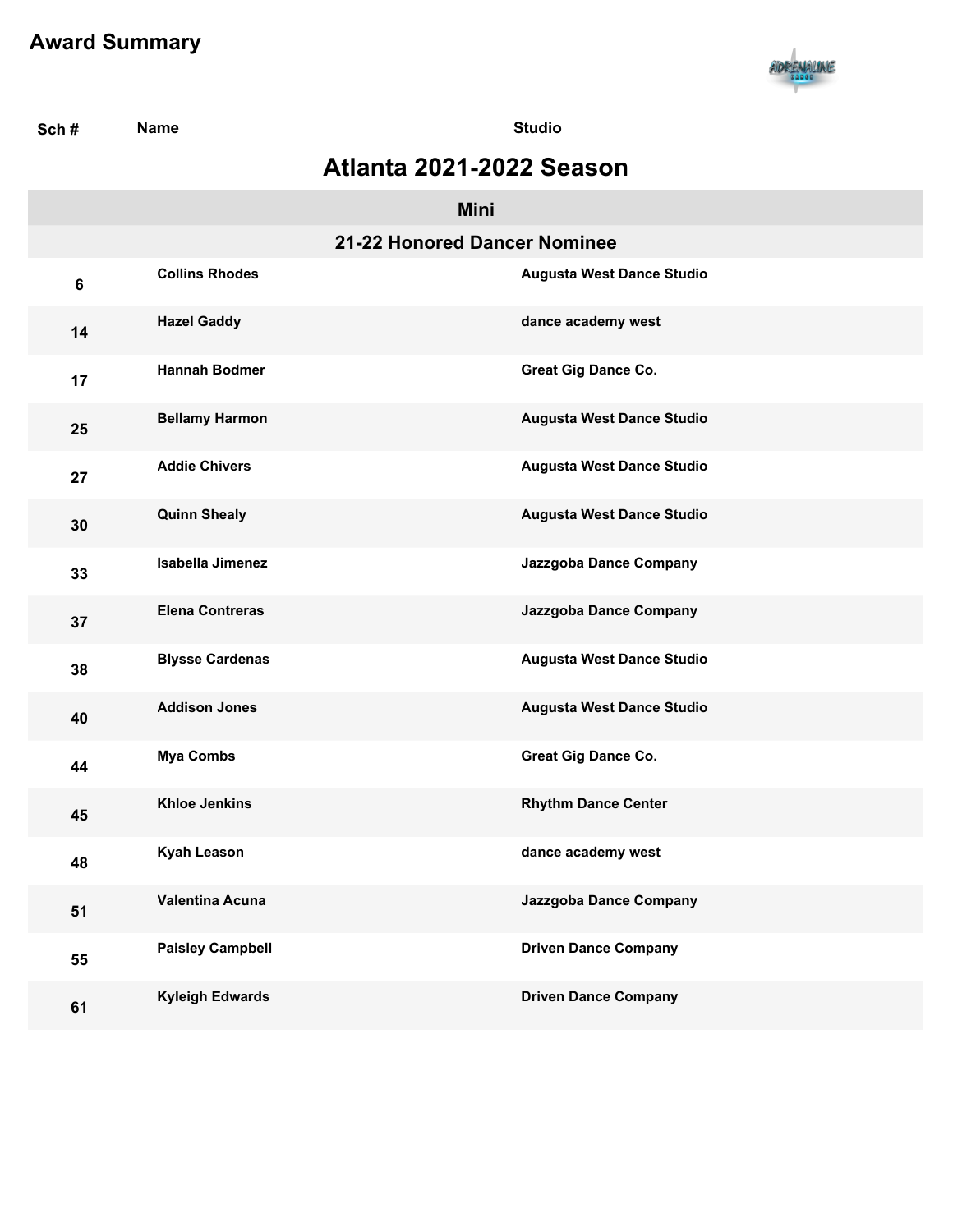

| Sch# | <b>Name</b>            | <b>Studio</b>                    |  |
|------|------------------------|----------------------------------|--|
|      |                        | Atlanta 2021-2022 Season         |  |
|      |                        | <b>Junior</b>                    |  |
|      |                        | 21-22 Honored Dancer Nominee     |  |
| 100  | <b>Mariana Jimenez</b> | Jazzgoba Dance Company           |  |
| 106  | <b>Emily Gray</b>      | <b>Great Gig Dance Co.</b>       |  |
| 124  | <b>Pier Pollard</b>    | <b>Rhythm Dance Center</b>       |  |
| 125  | <b>Maddox Drafts</b>   | <b>Augusta West Dance Studio</b> |  |
| 127  | <b>Bailee Pease</b>    | <b>Augusta West Dance Studio</b> |  |
| 130  | <b>Lily Mae Smith</b>  | <b>Movement Emporium</b>         |  |
| 132  | Pamela Vargas          | Jazzgoba Dance Company           |  |
| 134  | <b>Isabel Giraldo</b>  | Jazzgoba Dance Company           |  |
| 137  | <b>Sunny Lin</b>       | dance academy west               |  |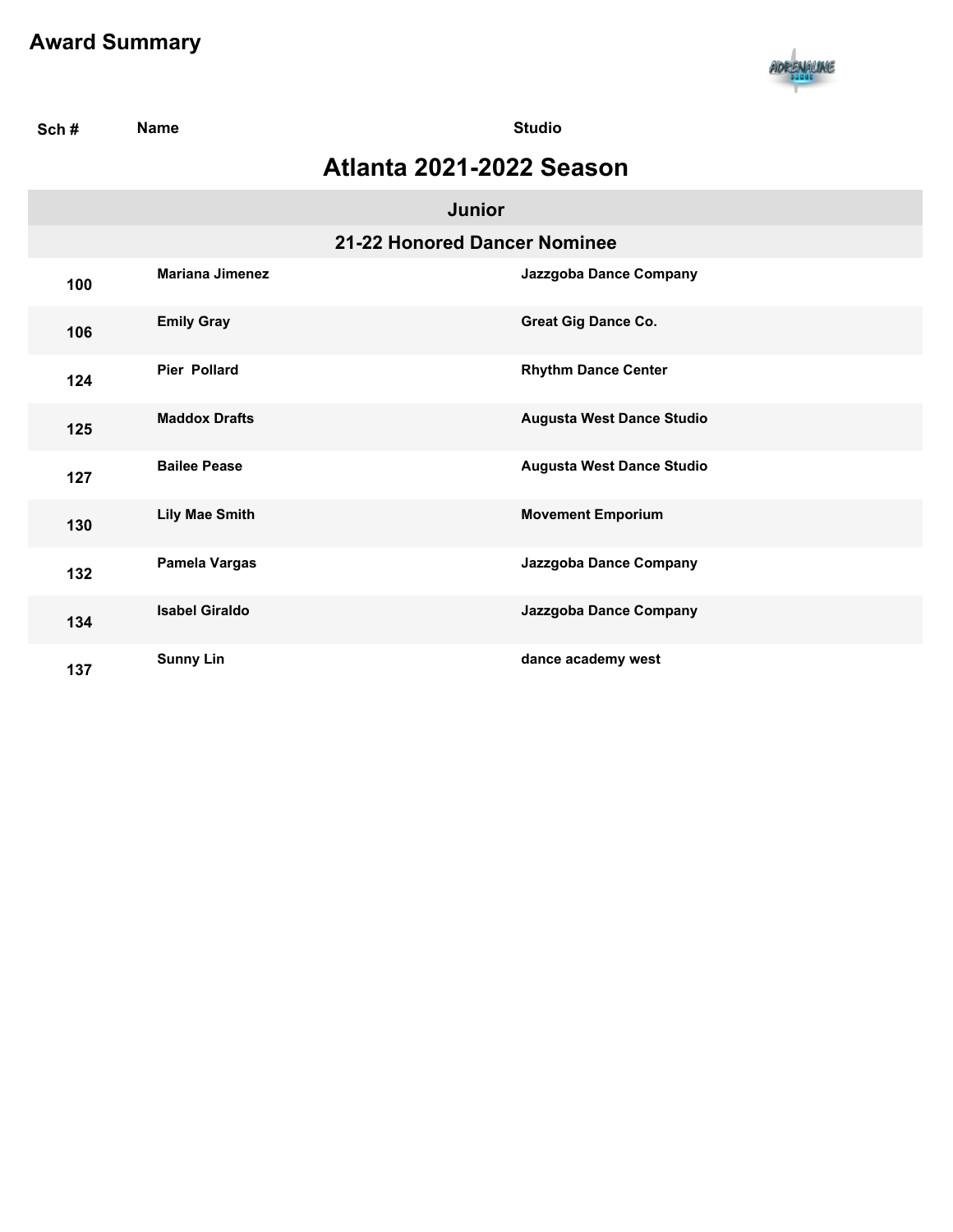

| Sch# | <b>Name</b>                  | <b>Studio</b>                       |
|------|------------------------------|-------------------------------------|
|      | Atlanta 2021-2022 Season     |                                     |
|      | <b>Teen</b>                  |                                     |
|      | 21-22 Honored Dancer Nominee |                                     |
| 205  | <b>Alexia Valverde</b>       | Jazzgoba Dance Company              |
| 236  | Kayla Montgomery             | The Academy for the Performing Arts |
| 243  | Lexi Blanchard               | <b>Rhythm Dance Center</b>          |
| 249  | <b>Avery Tritt</b>           | dance academy west                  |
| 252  | <b>Kaitlyn Banks</b>         | <b>Augusta West Dance Studio</b>    |
| 253  | <b>Sarah Manigat</b>         | Great Gig Dance Co.                 |
| 260  | <b>Meaghan Burris</b>        | <b>Rhythm Dance Center</b>          |
| 265  | <b>Bennett Stone</b>         | <b>Rhythm Dance Center</b>          |
| 269  | <b>Remy Walker</b>           | dance academy west                  |
| 280  | <b>Chloe Armas</b>           | <b>Rhythm Dance Center</b>          |
| 288  | <b>Charlie Faler</b>         | <b>Augusta West Dance Studio</b>    |
| 289  | <b>Abby Gray</b>             | <b>Great Gig Dance Co.</b>          |
| 294  | Luciana Valverde             | Jazzgoba Dance Company              |
| 292  | <b>Maya Seon</b>             | <b>Rhythm Dance Center</b>          |
| 200  | Naomi Noussimie              | dance academy west                  |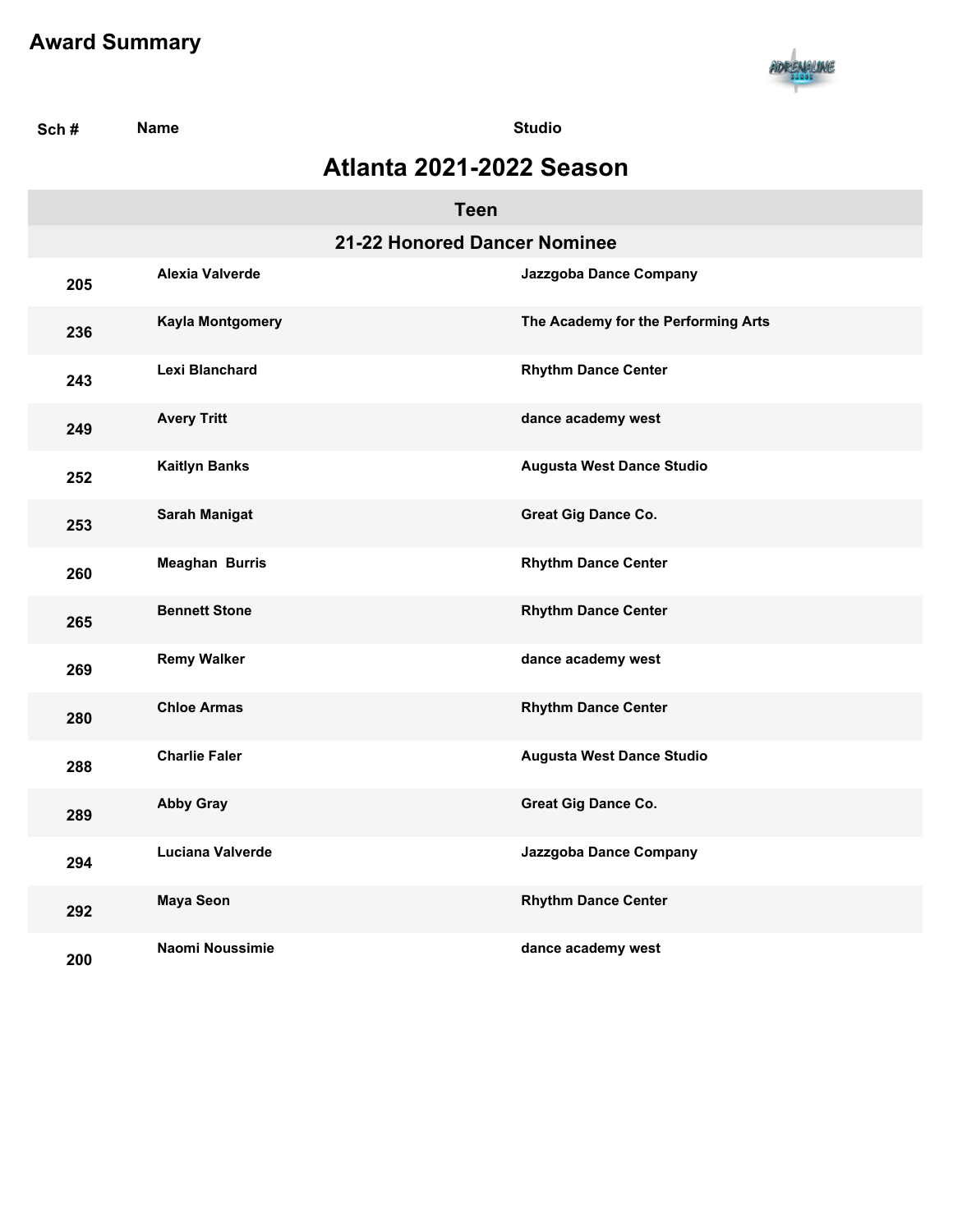

| Sch#                     | <b>Name</b>                  |                              | <b>Studio</b>                       |  |  |
|--------------------------|------------------------------|------------------------------|-------------------------------------|--|--|
| Atlanta 2021-2022 Season |                              |                              |                                     |  |  |
|                          |                              | <b>Senior</b>                |                                     |  |  |
|                          |                              | 21-22 Honored Dancer Nominee |                                     |  |  |
| 351                      | <b>Aaron Cuppels</b>         |                              | <b>Rhythm Dance Center</b>          |  |  |
| 352                      | Katie Johnson                |                              | <b>Rhythm Dance Center</b>          |  |  |
| 354                      | Lu Wilder                    |                              | <b>Rhythm Dance Center</b>          |  |  |
| 355                      | Jenna Bader                  |                              | The Academy for the Performing Arts |  |  |
| 356                      | <b>Campbell Smith</b>        |                              | <b>Great Gig Dance Co.</b>          |  |  |
| 359                      | <b>Nilda Olivia</b>          |                              | Jazzgoba Dance Company              |  |  |
| 392                      | Angelina Sisouphanh          |                              | <b>Great Gig Dance Co.</b>          |  |  |
| 361                      | <b>Serena Parker</b>         |                              | Great Gig Dance Co.                 |  |  |
| 368                      | <b>Katelyn Vetro</b>         |                              | <b>Rhythm Dance Center</b>          |  |  |
| 372                      | <b>Audrey Minano</b>         |                              | <b>Rhythm Dance Center</b>          |  |  |
| 373                      | <b>Sydney Walker</b>         |                              | dance academy west                  |  |  |
| 374                      | <b>Malina Neal</b>           |                              | <b>Augusta West Dance Studio</b>    |  |  |
| 376                      | Diya Singhal                 |                              | <b>Augusta West Dance Studio</b>    |  |  |
| 378                      | <b>Zion Anderson</b>         |                              | <b>Rhythm Dance Center</b>          |  |  |
| 383                      | Kayla English                |                              | Augusta West Dance Studio           |  |  |
| 384                      | <b>Leila Hobbs</b>           |                              | <b>Dancefx Athens</b>               |  |  |
| 395                      | <b>Harlee Lambright</b>      |                              | <b>Rhythm Dance Center</b>          |  |  |
| 396                      | <b>Bella Fay Summerville</b> |                              | <b>Driven Dance Company</b>         |  |  |